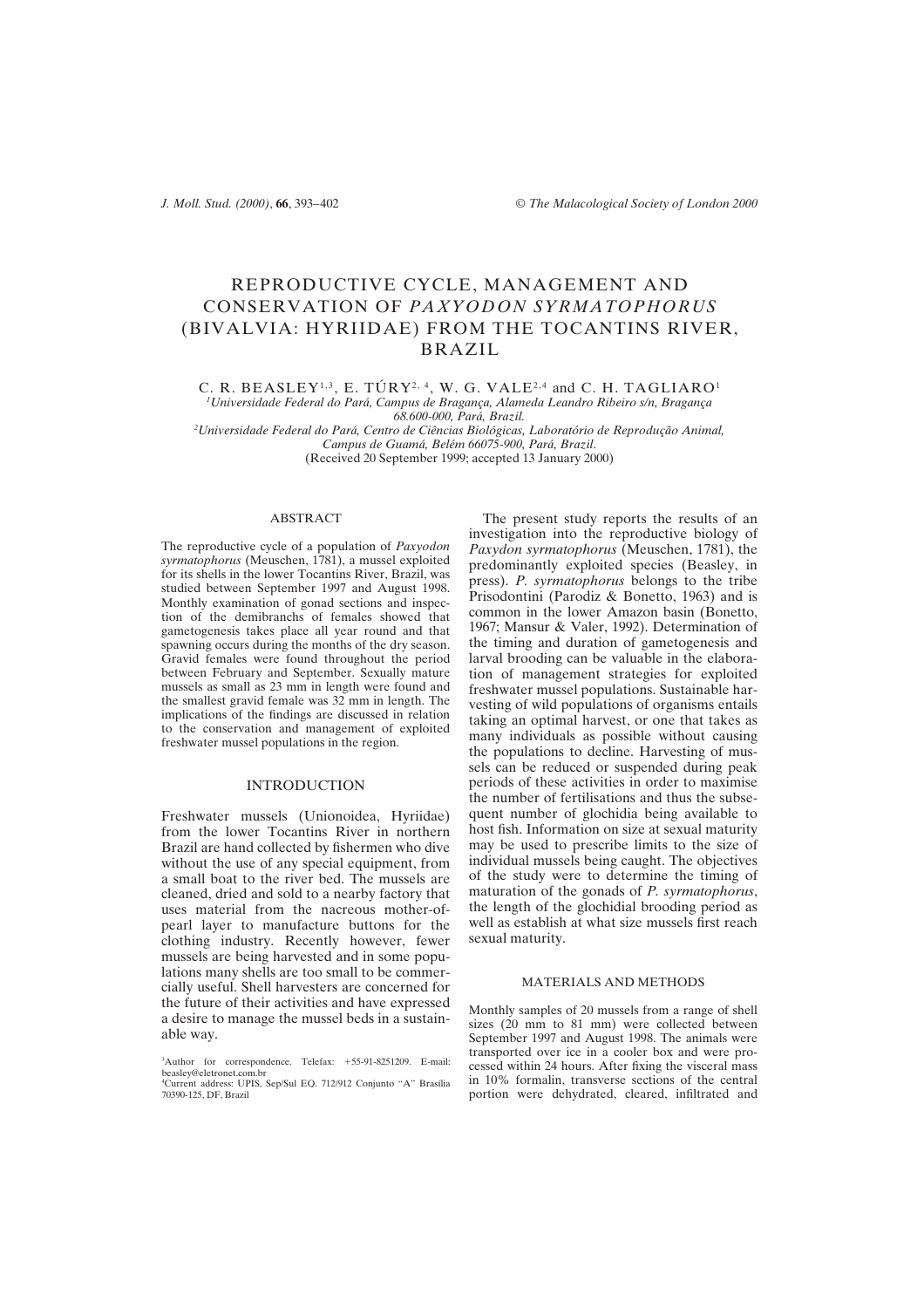embedded in paraffin. Sections were cut at  $7 \mu m$ , mounted on glass slides, stained with Haematoxylin and Eosin and later examined under light microscopy. Several different stages of male and female gamete cells were identified according to descriptions given by Peredo & Parada (1984) (including multinucleated dark bodies or sperm morulae) but these stages were summarised as either developing or mature gametes. Gametogenesis was quantitatively evaluated according to the methods of Haggerty, Garner, Patterson & Jones (1995). In the case of males, a transect was made across the centre of each of ten randomly chosen acini and developing or mature sperm cells touching the eyepiece pointer along the transect were identified and tallied. Mean numbers of these cells were determined for each individual. For females, a transect was made across the entire section along which developing and mature ova were identified and tallied in each of the first thirty follicles encountered. Mean numbers of ova were determined for each individual. The demibranchs of females were dissected and stored in 70% alcohol and subsequently examined for the presence of glochidia under a stereo microscope. The G-test was carried out to determine if there was a difference from 1:1 in the sex ratio. The Kruskall-Wallis test was carried out to check for seasonal differences in the median numbers of gametes produced and to compare median numbers of gametes among each of three size classes of mussel. Spawning in males and ovum release in females were inferred from declines in mature gametes. Monthly values of water temperature (°C, sampled from near river bottom), transparency (m, Secchi disc) and depth (m) were obtained at the site where mussels were sampled.

# RESULTS

# *Sex ratio*

Of the 240 mussels collected over the year, 132 were male and 93 female. The ratio of males to females differed significantly from a 1:1 sex ratio (G<sub>adjusted</sub> = 6.78, d.f. = 1, p < 0,01). Only 2 hermaphrodites were found and sex was undetermined in the remaining 13 mussels.

#### *Male reproductive cycle*

Spermatogenesis occurs throughout the year (Fig. 1a,b). Significant differences among monthly collection dates were found for developing sperm cells  $(K = 99.09, d.f. = 11,$  $p < 0.01$ ) numbers of which were relatively constant between September 1997 and January 1998 (Fig. 1a). Thereafter numbers fluctuated widely with peaks in February, June and August (Figure 1a). Numbers of mature sperm differed significantly among monthly collection dates (K

 $= 100.04$ , d.f.  $= 11$ ,  $p < 0.01$ ). In September 1997 numbers of mature sperm were high and decreased until December with little change until January 1998 when numbers increased and continued to rise until May 1998 (Fig. 1b). Between May and July numbers of mature sperm decreased but rose again slightly in August (Fig. 1b).

#### *Female reproductive cycle*

Oocyte production occurred throughout the year (Fig. 2a,b). Significant differences in numbers of developing ova were found among monthly collection dates (K = 384.7, d.f. = 11, p < 0.01). From high numbers in September 1997 there was a decrease until December (particularly marked between November–December) with little change until February 1998 (Fig. 2a). Thereafter numbers of developing ova increased and, with the exception of a slight decrease in April, continued to rise until July. Numbers declined markedly in August (Fig. 2a). Mature ova differed significantly in numbers among monthly collection dates ( $K = 266.7$ , d.f. = 11,  $p < 0.01$ ). Two minor peaks in numbers occurred in October 1997 and April 1998 (Fig. 2b). Between May and August numbers rose markedly with a major peak in July-August 1998 (Fig. 2b).

## *Synchrony between male and female reproductive cycles*

Males appeared to spawn between September and December 1997 (Fig. 3) when numbers of mature sperm declined rapidly (Fig. 1b). It is likely that movement of ova into the gill chambers occurs between August and September (Fig. 2a,b) when the number of mature ova per follicle decline. Fertilisation probably takes place at the end of the dry season, between September and December, when the release of mature sperm and eggs coincide (Fig. 3). A second spawning period for males occurred between May and July 1998 (Fig. 3) when mature sperm declined in numbers (Fig. 1b). Numbers of mature ova are low and relatively similar between September and May and there is little evidence of movement of ova into the gills between April and May (Fig. 2b). In December 1997 there is a slight decline in mature ova (Fig. 2b) indicating possible movement of ova into gills and coincides with male spawning in the same period (Fig. 3).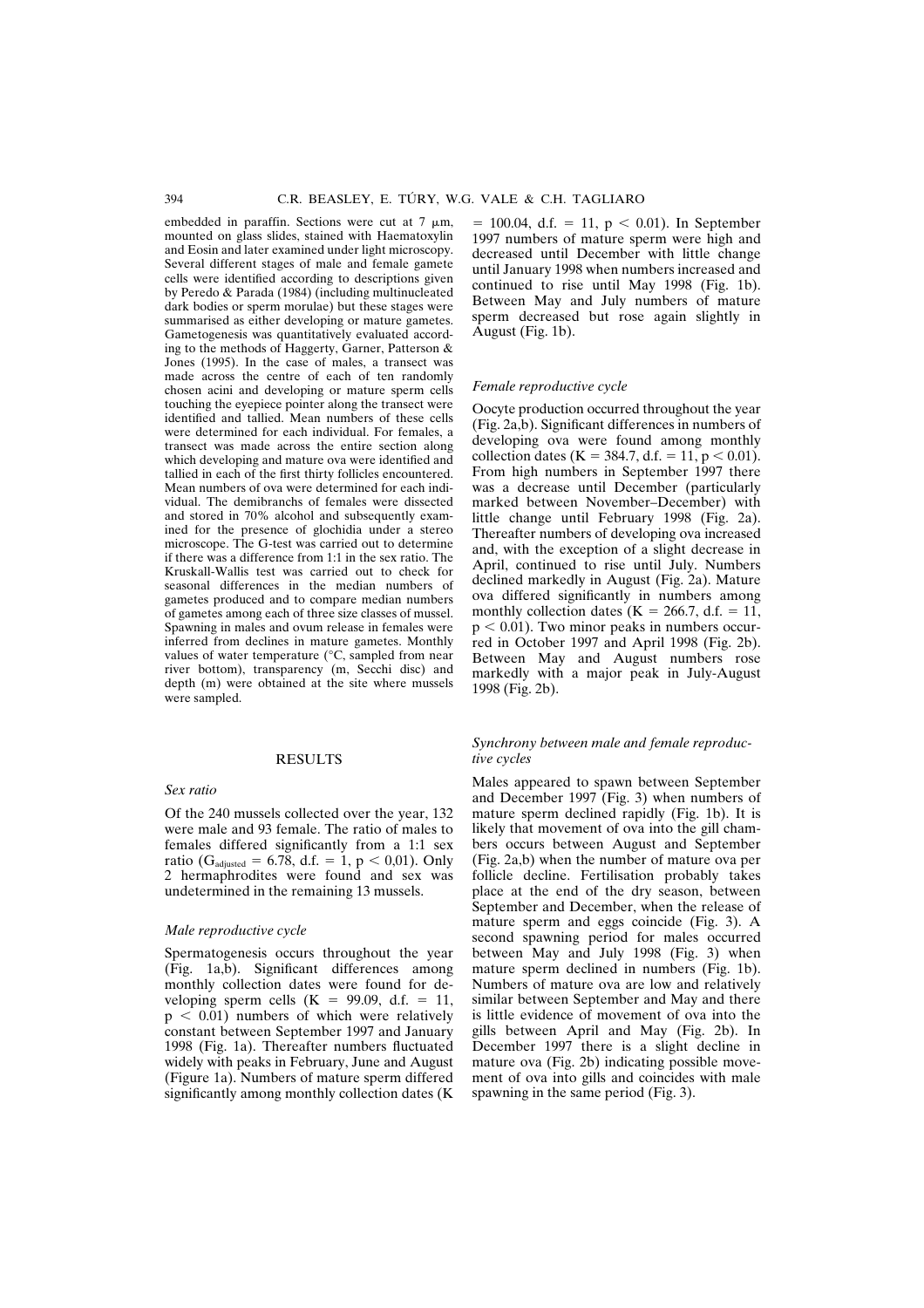# *Glochidial brooding*

Gravid females containing embryos with a vitelline membrane were first found in February 1998. Both embryos and mature glochidia were recorded between April and September 1998. Peak numbers of gravid females were found in April (Fig. 4). Between April and

August gravid females predominated over nongravid females (Fig. 4). In most samples males predominated over females, particularly during June, July and August (Fig. 4). Embryos measured approximately  $200 \mu m$  and glochidia measured  $250 \mu m$  along the maximum valve diameter in the plane of the hinge. Mature glochidia were characterised by the presence of



**Figure 1.** Variation in the mean number of a) developing and b) mature sperm cells per acinus ( $\pm$  s.e.) during the study period.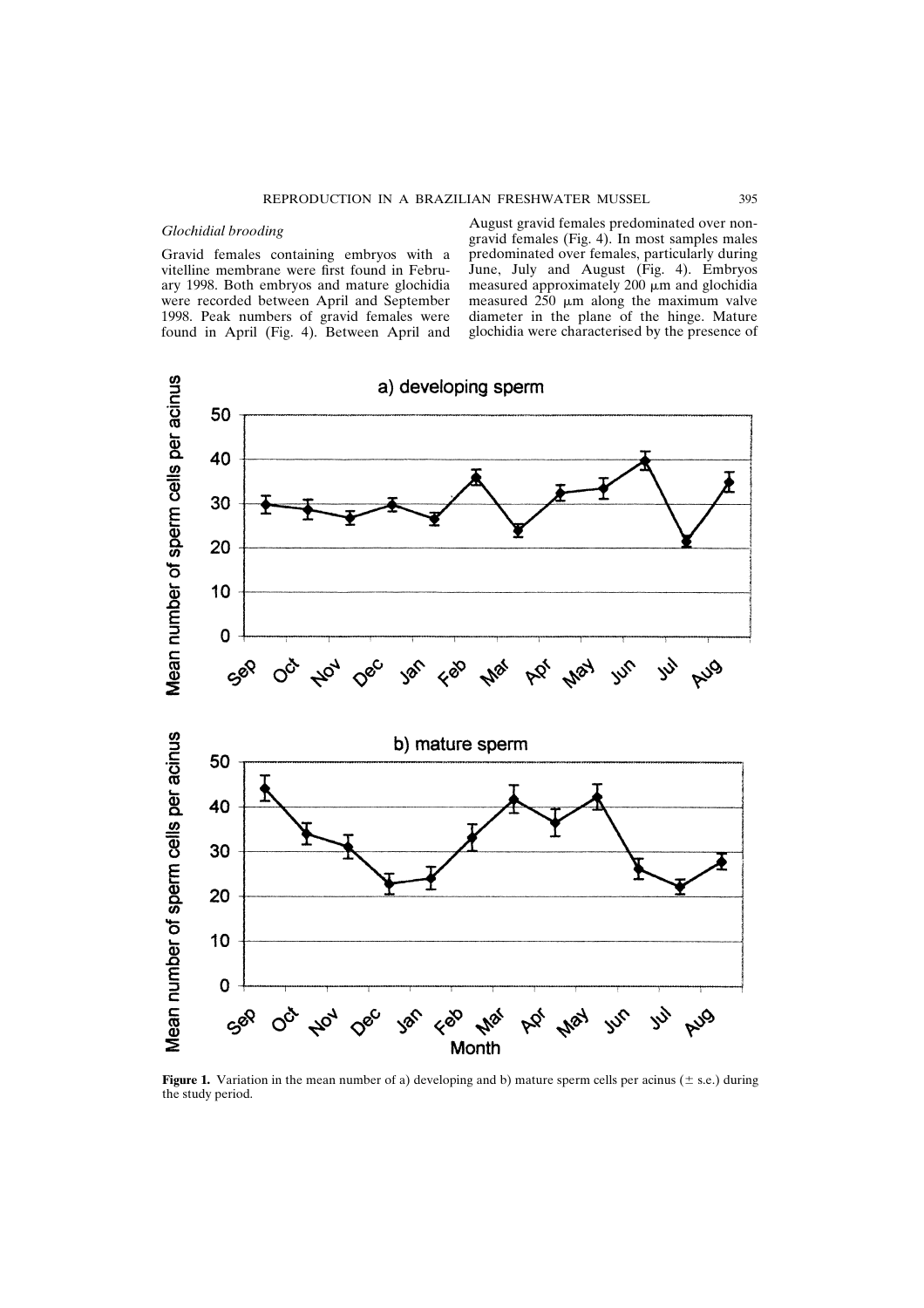teeth and a large adductor muscle (Bonetto, 1963). In September 1998 five gravid females were found.

# *Mussel size and gametogenesis*

The numbers of each sex in different size categories of mussel is shown in Figure 5. Although males predominated over females in the 21–30 mm and 61–70 mm categories, it appears that both have a similar size frequency distribution. The mean number of gamete cells counted per follicle for mussels in each of three size categories is shown in Figure 6. Significant differences in the median number of gametes were found among size categories of both male  $(K =$ 48.71, d.f. = 2,  $p < 0.01$ ) and female (K = 81.23, d.f.  $= 2$ ,  $p < 0.01$ ) mussels. The median number



**Figure 2.** Variation in the mean number of a) developing and b) mature ova per follicle ( $\pm$  s.e.) during the study period.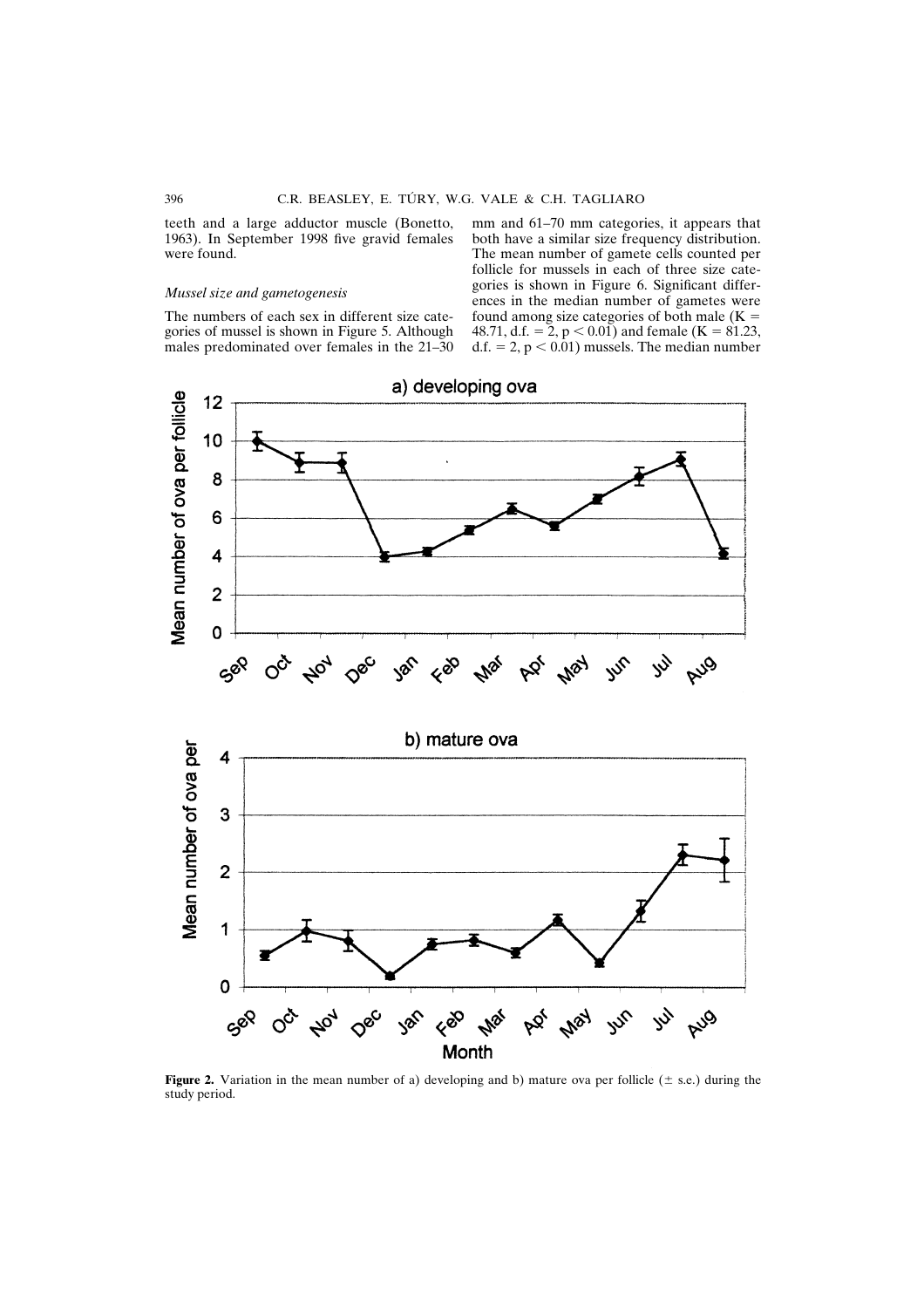of gamete cells for the 0–30 mm category is significantly lower than that of the other two categories (Fig. 6). The smallest mussels sampled in this study were 20 mm in length for males and 21 mm for female mussels. The size of the smallest mussels containing mature gametes was 23 mm for males and 31 mm for females. The smallest gravid female was 32 mm.

### *Environmental parameters*

Little variation in water temperature occurs during the year (Fig. 7). Transparency was lowest in February and the highest value was recorded in August (Fig. 7). Water depth was greatest in November but was relatively similar throughout the year (Fig. 7).



**Figure 3.** The timing of reproductive events in *P. syrmatophorus* in relation to season. Spawning of males and movement of ova into gills by females were inferred from declines in mature gametes in gonad sections.



**Figure 4.** Numbers of individuals in each monthly sample according to sex. Females are further grouped as gravid or non-gravid. Hermaphrodites and individuals of unknown sex are grouped as Others. The number above each column gives the total number of females examined.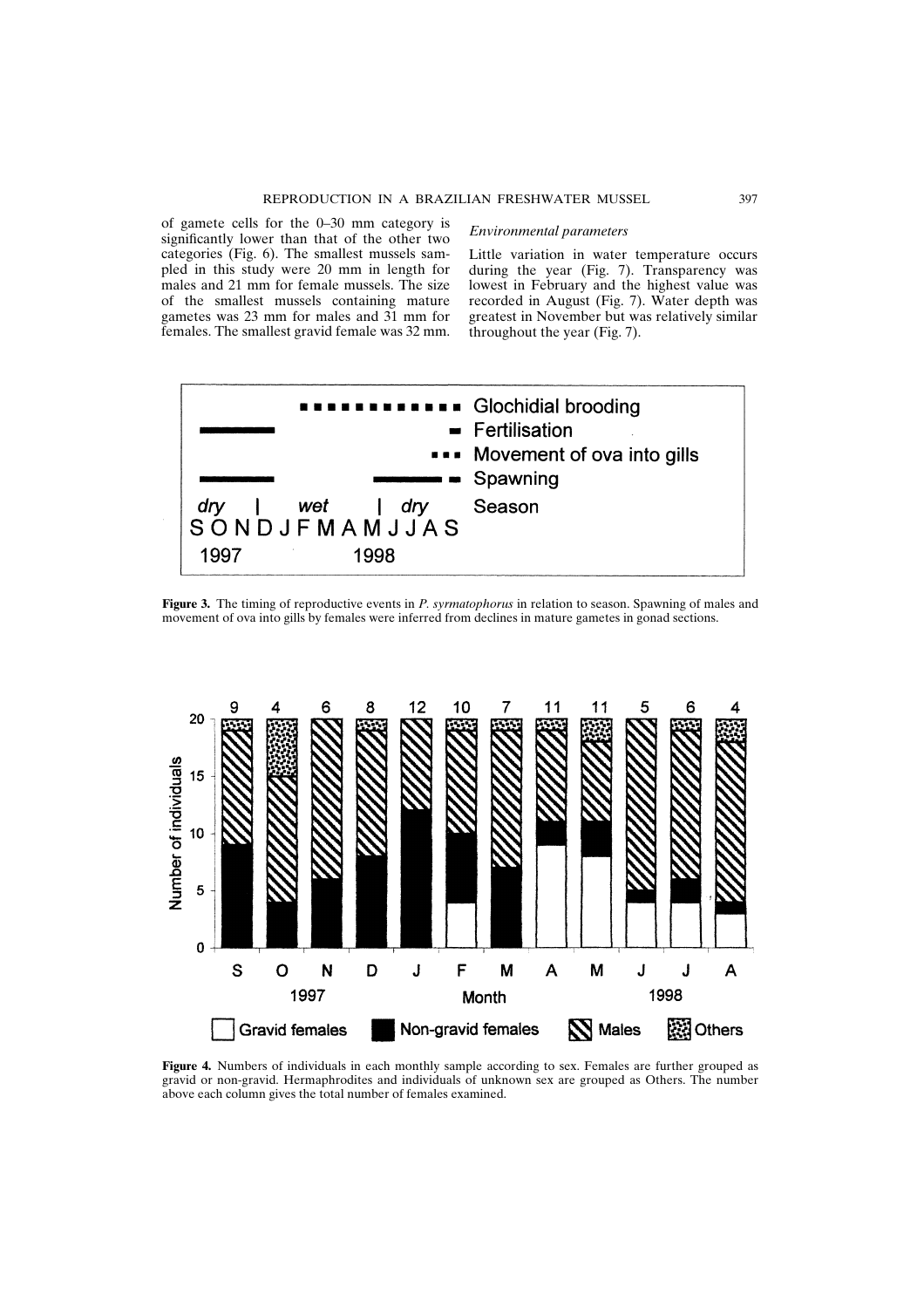

**Figure 5.** Numbers of males and females of *P. syrmatophorus* in relation to shell length. Hermaphrodites and individuals of unknown sex are not included.

## DISCUSSION

In the population studied, *P. syrmatophorus* appears to be a dioecious species in which hermaphrodites are rare and males predominate. The reason for the latter phenomenon is not clear since there are no obvious differences between males and females in terms of size or shell shape that could cause sampling bias. Studies of other South American freshwater mussels show that hermaphrodites are present in both the Mycetopodidadae (Hebling, 1976; Veitenheimer & Mansur, 1978; Avelar, 1993) and the Hyriidae (Hebling & Penteado, 1974; Avelar & Mendonça, 1998). Populations of the Australian hyriid *Hyridella depressa* (L.) were found to be predominantly females, some of which had small amounts of male gonadal tissue, i.e. microhermaphrodites (Byrne, 1998). Other studies of the Hyriidae indicate that separate sexes are the rule and that hermaphrodites are rare or absent (Peredo & Parado, 1984; Jones, Simpson & Humphrey, 1986; Avelar & Santos, 1991). Jirka & Neves (1992) found that males predominated in samples of two North American freshwater mussel species whereas Young & Williams (1984) found that up to 70% of individuals were female in some populations of *Margaritifera margaritifera* L. in Scotland.

Gametogenesis has been found to occur throughout the year in members of the Hyriidae from subtropical Australia (Jones *et al*., 1986), temperate Chile (Peredo & Parada, 1986) and in Unionidae from tropical India (Nagabhushanam & Lohgaonker, 1978; Ghosh & Ghose, 1972). The study of Australian populations of *H. depressa* (Bryne, 1998) showed gametogenesis to be continuous, particularly at eutrophic sites where reproductive output was high. However, at oligothrophic sites, gametogenesis was more seasonal and reproductive failure more common (Byrne, 1998). In a study of the South American subtropical hyriid *Diplodon rotundus gratus* (Wagner, 1827), Avelar & Mendonça (1998) found that gametogenesis occurs only during the summer months with a single synchronised peak in production of mature male and female gametes.

Spawning of male *P. syrmatophorus* began before, and overlapped with, the movement of eggs into the gills in females and such synchronisation may help maximise the chances of fertilisation. Similarly, partial spawning may reduce the risk of mistiming the release of gametes by the sexes and has been reported in *Cucumerunio novaehollandiae* (Gray, 1834) (Jones *et al*., 1986) and *Diplodon chilenis chilensis* (Peredo & Parada, 1986).

Although two spawning periods for males were found during the study, it appears that a single reproductive period for females (movement of ova into gills) occurs during the dry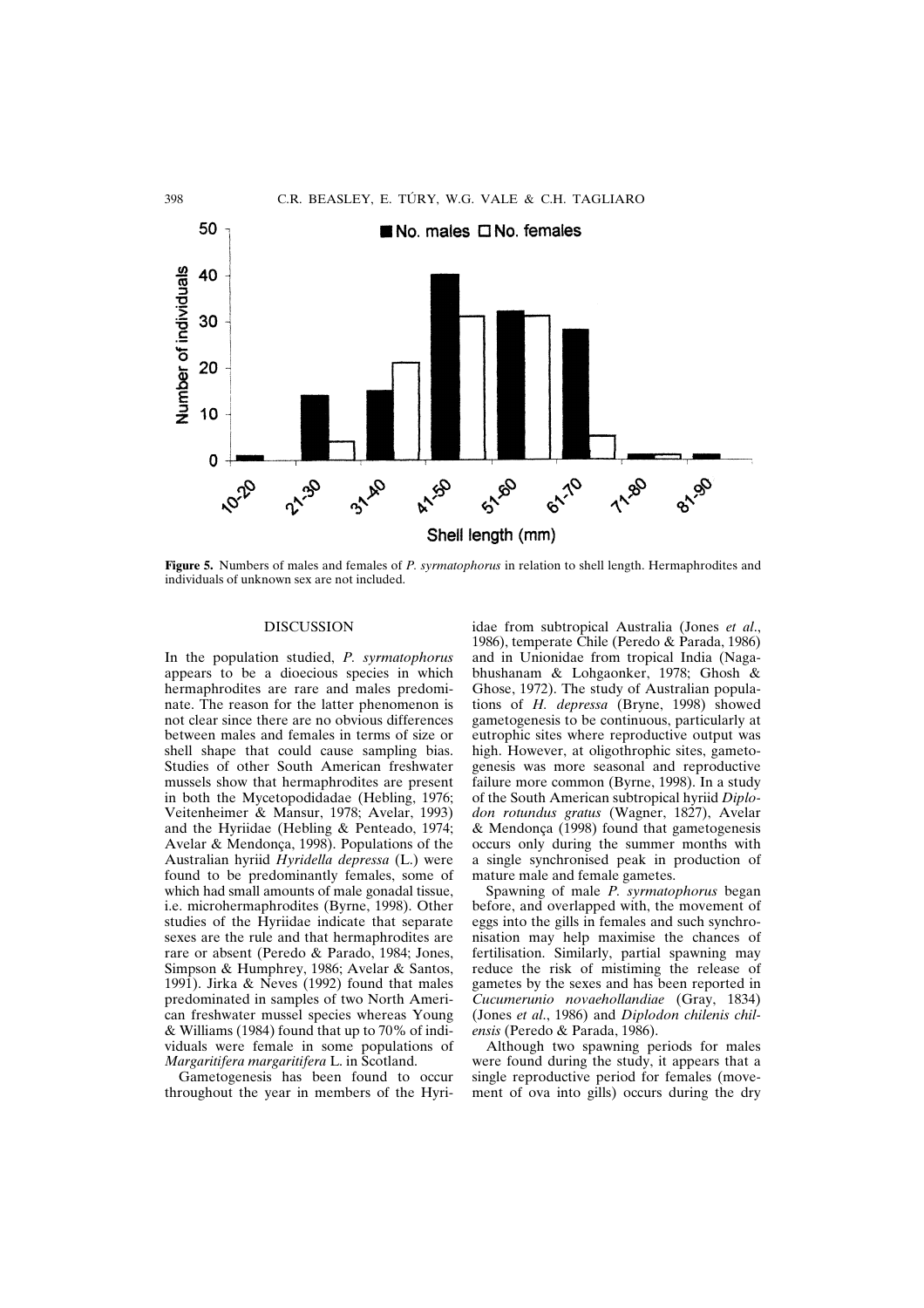

**Figure 6.** Gamete production [number of cells per follicle  $(\pm s.e.)$ ] in relation to shell length of a) male and b) female mussels.

season, when water levels are low. Whether there is another movement of eggs in April– May, during the wet season, is not clear. Repetitive breeding has been reported in subtropical Hyriidae (Jones *et al*., 1986, Byrne, 1998) and tropical unionaceans (Kenmuir, 1981). A study lasting several seasons is necessary to determine whether breeding is repetitive in *P. syrmatophorus*.

It has been suggested that spawning of freshwater mussels during low water periods may help concentrate spermatozoa in the water column and thus increase the rate of fertilisation (Ross, 1992; Haggerty *et al*., 1995). In subtropical freshwater mussels spawning has been associated with the decline in water temperature (Jones *et al*., 1986; Avelar & Mendonça, 1998). Spawning of *P. syrmatophorus* occurred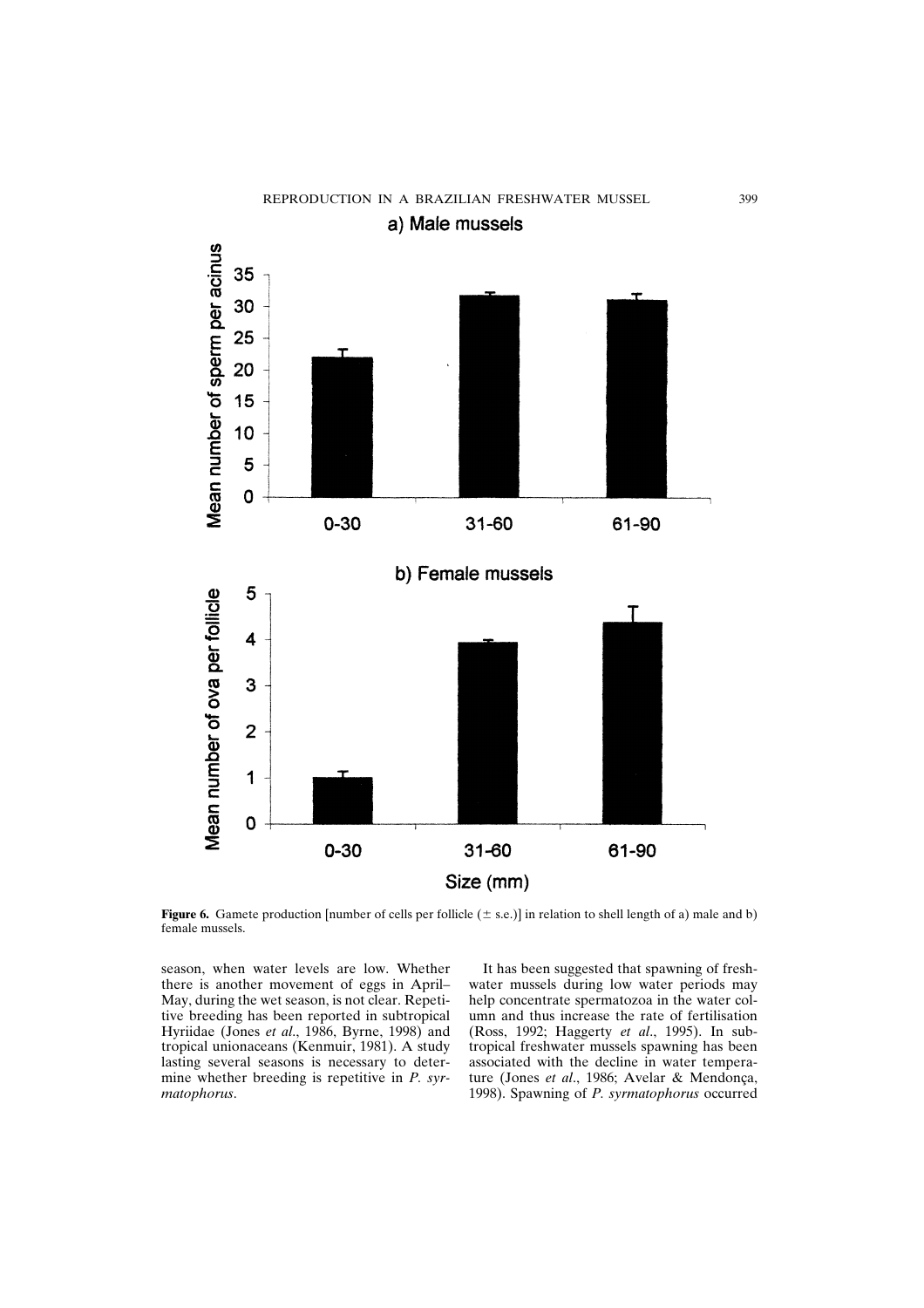

**Figure 7.** Seasonal variation in environmental parameters measured during the study: (T) water temperature  $(^{\circ}\mathrm{C})$ , (S) transparency (m) and (D) water depth (m).

in the dry season and corresponds to the period with the highest transparency values or, in other words, lowest suspended solids loads. In equatorial areas such as the Amazon region where water temperature is more constant, fluctuations in water level, current speed and suspended solids load may act as alternative environmental cues for spawning in freshwater mussels. Our water level data does not correspond well to the high water period (March) but appears to coincide with the low water period (September). Local people report that periodic releases of dammed water from the Tucuruí hydroelectric plant may occur from time to time. To what extent artificial variation in the water levels is occurring and what its influence is on spawning is unknown and merits investigation.

Brooding in *P. syrmatophorus* occurs over a long period since gravid females were found between February and September. Similarly, Bryne (1998) reported that *H. depressa* is a long-term brooder with glochidia present in the marsupia for up to eight months. Much of the brooding period of *P. syrmatophorus* spans the wet season and the low level of shell collecting during this time (Beasley, in press) may help to maximise the number of glochidia available for uptake by fish hosts. There may be a wider distribution and a greater abundance of host fish during the wet season therefore the release of glochidia during this time may increase the chances of a larva finding a host. Between September 1997 and January 1998 no glochidia were found and a possible reason for this is a poor rate of fertilisation during this period. That glochidia were first found in February 1998 may be the result of fertilisation occurring around December 1997 when there was a slight decline in mature ova.

The identity of the host fish(es) of *P. syrmatophorus* is unknown and lack of this information represents a considerable barrier to any conservation or management scheme since mussels are unable to complete their life cycle in the absence of their host fish. Such a gap in our knowledge is not just limited to Amazonian freshwater mussels. In North America, where the mussel fauna is relatively well known, host fishes have been identified for only about 25% of unionoid species (Bogan, 1998). The recent report of a population of *P. syrmatophorus* from a central Amazonian reservoir (Mansur, Volkmer-Ribeiro & Lopes de Carvalho, 1997)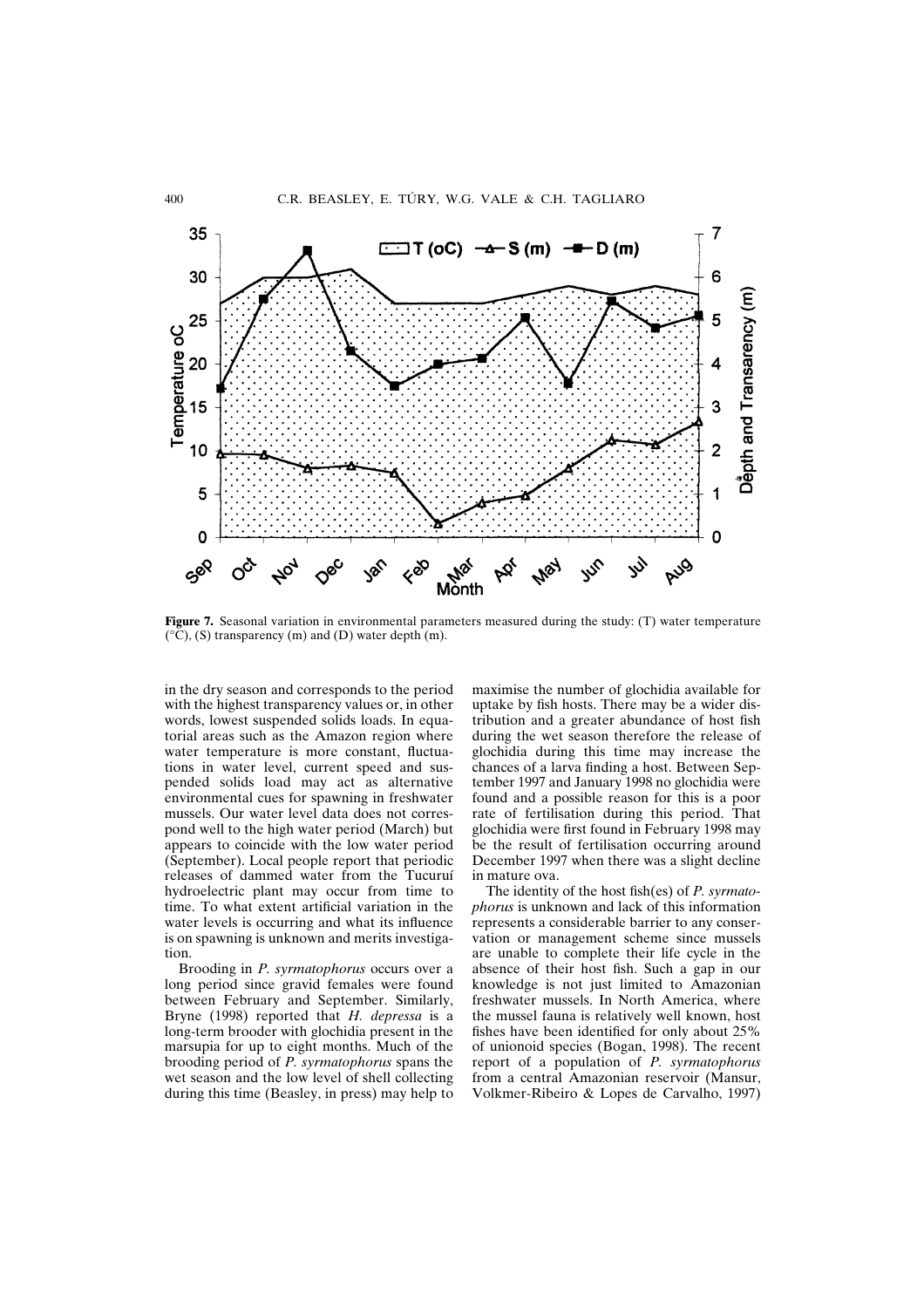highlights the need to investigate host fish populations that may be adversely affected by dam construction (Watters, 1996).

The reproductive period occurs during the dry season, which is also the period in which most shell collecting is carried out (Beasley, in press). To recommend a reduction in collecting activity during this time would be unacceptable to the fishermen, particularly should there be a heavy demand for shells from the factory.

Shell collectors typically select the largest shells  $(50 \text{ mm})$  as these are preferred by the button manufacturing industry. Individuals of *P. syrmatophorus* as small as 23 mm may attain sexual maturity and those females as small as 32 mm can be gravid. No age at length data for *P. syrmatophorus* is available yet but considering that the largest specimens may reach over 90 mm (Beasley, in press) then sexual maturity appears to be attained quite early. Jirka & Neves (1992) found that the age at sexual maturity of six North American unionid species varied between 4 and 6 years. Sexually mature individuals of *Diplodon chilensis chilensis* may be as small as 16 mm (Peredo & Parada, 1984) which corresponds to between 2 and 3 years of age (Parada, Peredo, Lara & Valdebenito, 1989).

In terms of a management strategy, it is desirable that a proportion of reproductively mature individuals be left in the population to allow breeding to take place. Thus it appears that since even small individuals are capable of reproducing, there will be sufficient adults to ensure some breeding success because fishermen do not normally take small mussels. A useful size limit to catches would be 50 mm in length and mussels below this size should be left undisturbed in order to guarantee recruitment in the population. As shell-collecting activities in this region are rather variable in intensity due to fluctuations in demand from the factory, the relaxation of harvesting during slack periods may allow over-exploited mussel populations to recover. During the study period, shell collecting by locals had ceased between September 1997 and June 1998, after which collecting only resumed in small quantities until the present time (September 1999). Currently, the most appropriate management recommendation that can be made, based on information from the reproductive cycle of *P. syrmatophorus*, is that concerning the size limit to catches. Other recommendations based on ecological data can be found in Beasley (in press).

#### ACKNOWLEDGEMENTS

C. R. Beasley is grateful to the Malacological Society of London for the grant of a Centenary Award. This study was supported by a Fellowship to C. R. B. from the Conselho Nacional de Desenvolvimento Científico e Tecnológico, Brazil (CNPq). The authors would like to thank the community of Ilha Grande especially Luiz de Jesus Gonçalves Brito (Gel) and family; and Arlindo Pinto de Souza Júnior (Universidade Federal do Pará) for their support during fieldwork. We also thank the referee, Rob Dillon, for very helpful comments on the manuscript.

#### **REFERENCES**

- AVELAR, W.E.P. 1993. Functional anatomy of *Fossula fossiculifera* (D'Orbigny, 1843) (Bivalvia: Mycetopodidae). *American Malacological Bulletin,* **10**: 129- 138.
- AVELAR, W.E.P. & SANTOS, S.C.D. 1991. Functional anatomy of *Castalia undosa undosa* (Martens, 1827) (Bivalvia, Hyriidae). *Veliger*, **34**: 21-31.
- AVELAR, W.E.P. & DE MENDONÇA, S.H.S.T. 1998. Aspects of gametogenesis of *Diplodon rotundus gratus* (Wagner, 1827) (Bivalvia: Hyriidae). *American Malacological Bulletin*, **14**: 157-163.
- BEASLEY, C.R. *In press*. The impact of exploitation on freshwater mussels (Bivalvia: Hyriidae) in the Tocantins River, Brazil. *Studies on Neotropical Fauna and Environment*.
- BOGAN, A. E. 1998. Freshwater molluscan conservation in North America: problems and practices. *Journal of Conchology*, Special Publication No. 2: 223-230.
- BONETTO, A.A. 1963. Sobre algunas nuevas formas larvales de Hyriinae Ortmann. *Primeiro Congresso Sudamericano de Zoología. Seccíon III. Invertebrados: 33-41.*
- BONNETTO, A.A. 1967. La superfamilia Unionacea en la cuenca Amazonica. *Atlas do Simpósio sobre a biota Amazônica.*. Volume **3** (Limnologia): 63-82.
- BYRNE, M. 1998. Reproduction of river and lake populations of *Hyridella depressa* (Unionacea: Hyriidae) in New South Wales: implications for their conservation. *Hydrobiologia*, **389**: 29-43.
- GHOSH, C. & GHOSE, K.C. 1972. Reproductive system and gonadal activities in *Lamellidens marginalis* (Simpson, 1900). *Veliger*, **14**: 283-288.
- HAGGERTY, T., GARNER, J., PATTERSON, G. & JONES, J. 1995. A quantitative assessment of the reproductive biology of *Cyclonaias tuberculata* (Bivalvia: Unionidae). *Canadian Journal of Zoology*, **73**: 83- 88.
- HEBLING, N.J. 1976. The functional morphology of *Anodontites trapezeus* (Spix) and *Anodontites trapesialis* (Lamarck) (Bivalvia: Mycetopodidae). *Boletim de Zoologia*, **1**: 265-298.
- HEBLING, N.J. & PENTEADO, A.M.G. 1974. Anatomia functional de *Diplodon rotundus gratus* Wagner, 1827 (Mollusca, Bivalvia). *Revista Brasileira de Biologia* **34**: 67-80.